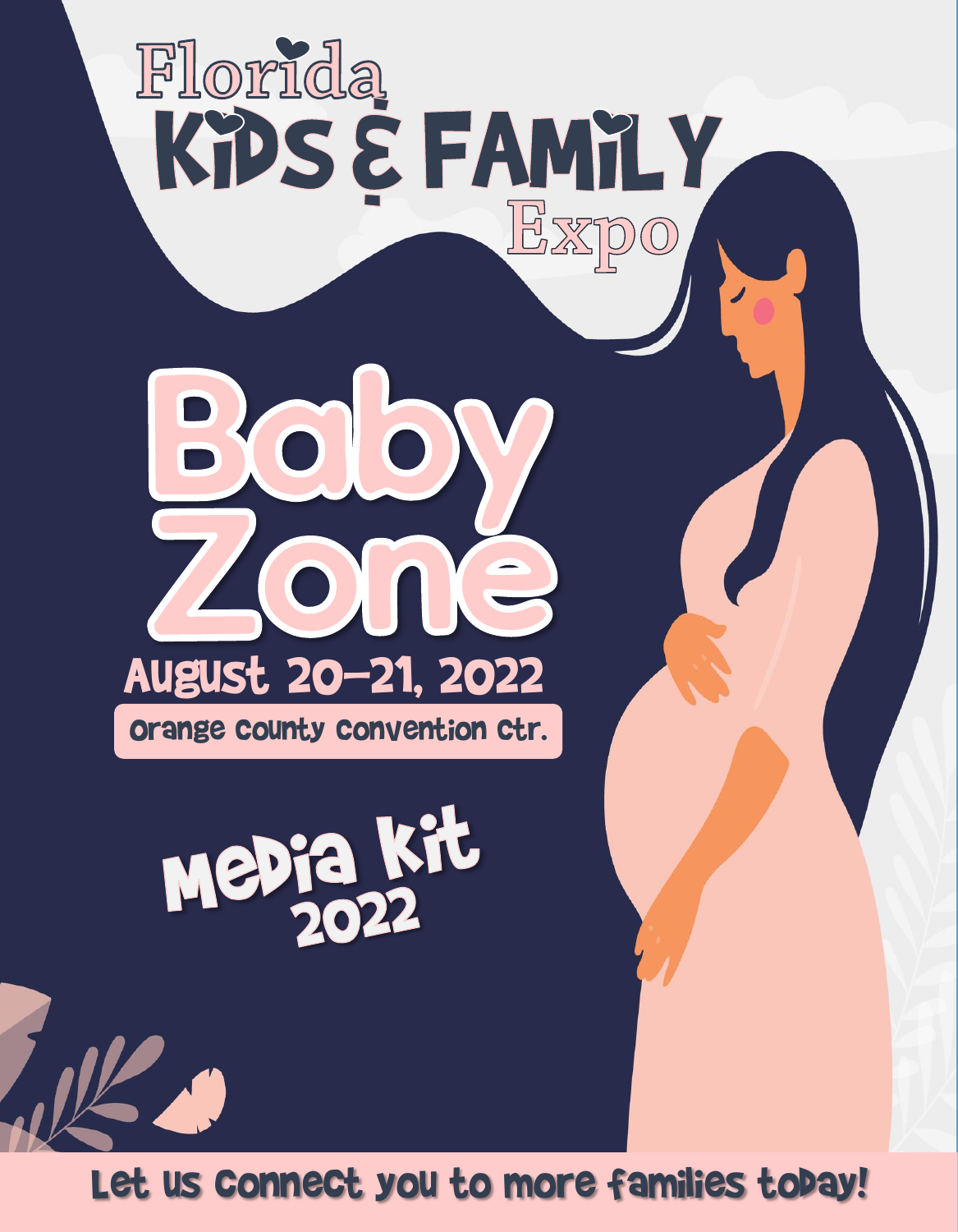

#### Florida Kids & Family Expo Baby Zone Booth details

The Baby Zone is coming to the 2022 Florida Kids and Family Expo August 20-21, 2022 at the Orange County Convention Center. The Baby Zone will be a separate "zone," or area, located within the Florida Kids and Family Expo exhibit floor. It will encompass baby and pregnancy only exhibitors, products and more.

Pre-natal parents and family members will have access to the Baby Zone with entry to the Florida Kids and Family Expo, but separate marketing efforts will also be made specifically for families that are pre-natal and with babies at home.

**8 ft**

We hope you'll choose to join us at the Florida Kids and Family Expo, and more specifically, within the Baby Zone at the 2022 epic expo for families.



#### What comes with your booth?

• 10x10 Space (100 square feet)

• Pipe and Drape (10 Feet Wide and 8 Feet High in the Back with 3 Feet on the Sides)

- 6-Foot Table with Black Linen
	- 2 Chairs
	- Wastebasket
	- Name Placard
	- 3 Exhibitor Badges

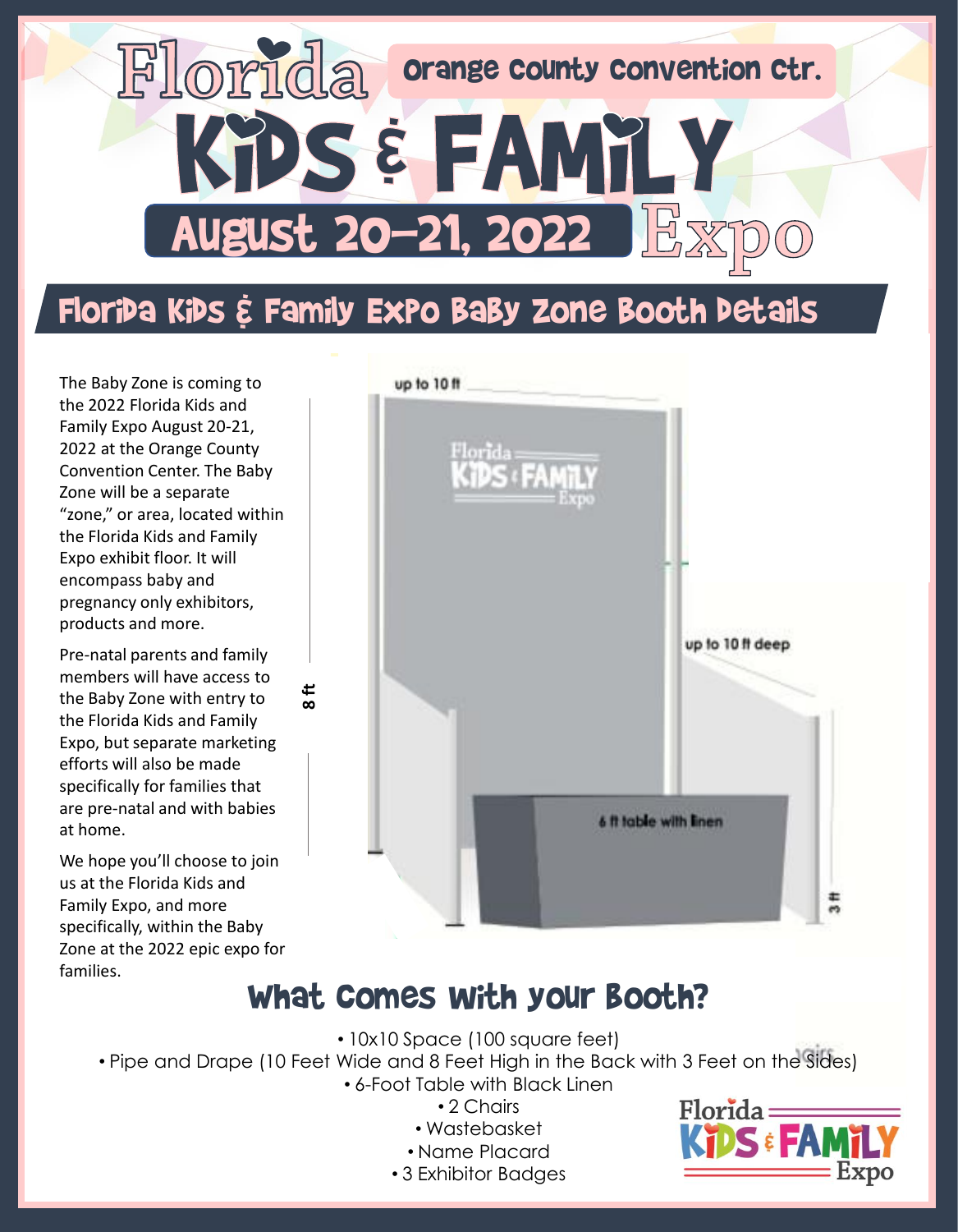

Florida Kids & Family Expo Baby Zone Booth Options

**COLLEC** 

#### Standard & Mom Pop Booth **10x10 Aisle**

**StateFarm** 

**StateFarn** 

State Farm

You will have neighbors on either side of you. \$900 & \$650

Restro Walgreens Walgreen

**Island 20x20**

double Booth **20x10** Expand your space with a double booth \$1700

Enjoy the largest space available. \$3000





**Addition**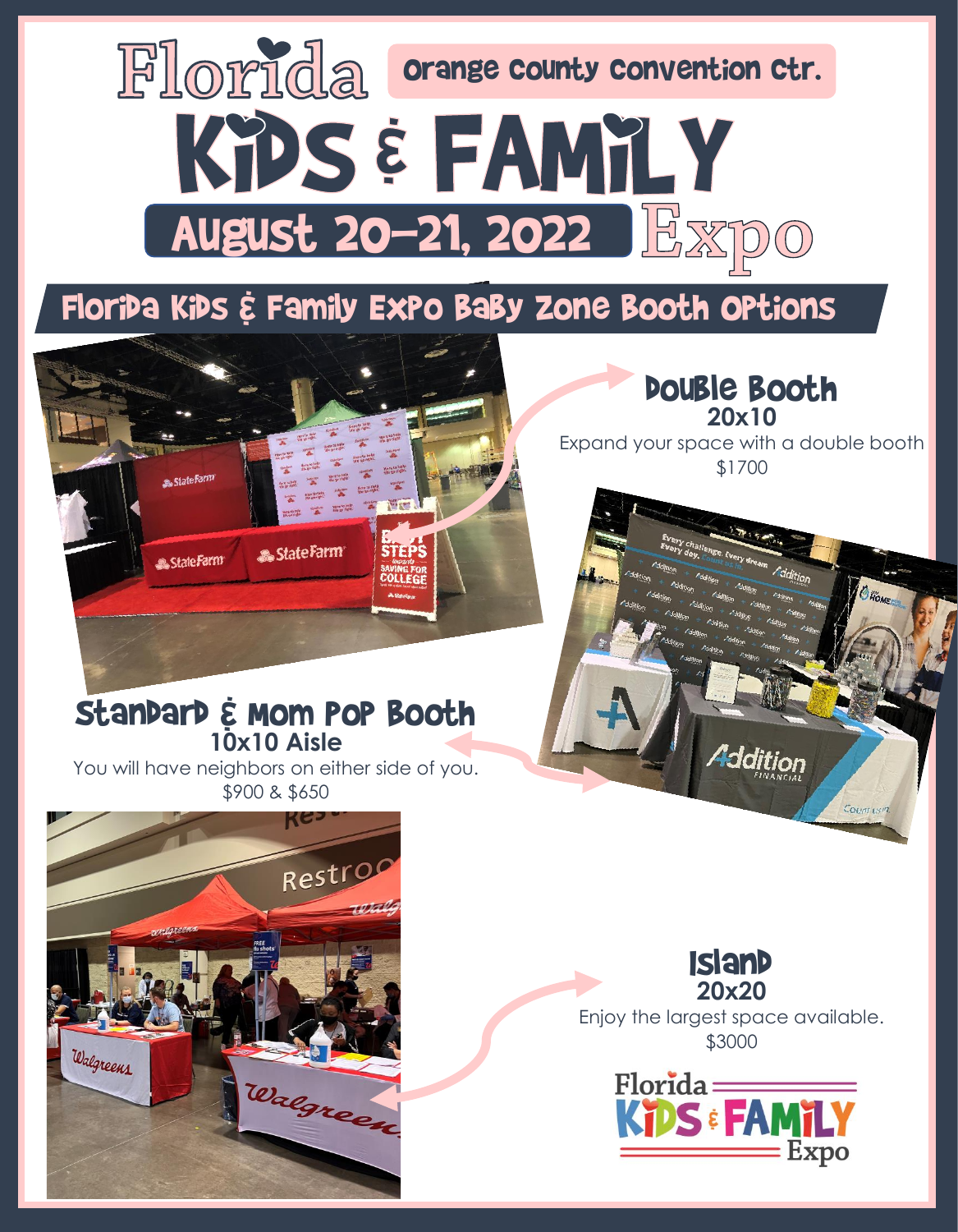

### Baby Zone Exhibiting Options

Exhibiting at the Florida Kids and Family Expo Baby Zone allows you to put your products, brand, services and more in front of thousands of Central Florida parents and parents-to-be. Consider a double booth if you're looking for even more space! Simply take \$100 off the second booth. We can't wait to welcome you to this epic expo. Your booth options and pricing are below:

|                                  | <b>Island</b>    | <b>Standard</b>  | Mom &<br>Pop                                                         |
|----------------------------------|------------------|------------------|----------------------------------------------------------------------|
| <b>Restrictions</b>              | None             | None             | Single<br><b>Business</b><br>Owner<br><b>Working</b><br>from<br>Home |
| <b>Booth Size</b>                | $20' \times 20'$ | $10' \times 10'$ | $10' \times 10'$                                                     |
| <b>Location</b>                  | Center           | Aisle            | Middle<br>Aisle                                                      |
| <b>6 Foot Table w/ Linen</b>     | (4)              | X                | X                                                                    |
| <b>2 Chairs</b>                  | X                | X                | X                                                                    |
| <b>Wastebasket</b>               | X                | X                | $\chi$                                                               |
| <b>Name Placard</b>              | X                | X                | X                                                                    |
| <b>Listing in Exhibitor List</b> | X                | X                | X                                                                    |
| # of Exhibitor Badges            | 8                | 3                | $\overline{2}$                                                       |
| <b>PRICE</b>                     | \$3000           | \$900            | <b>\$650</b>                                                         |